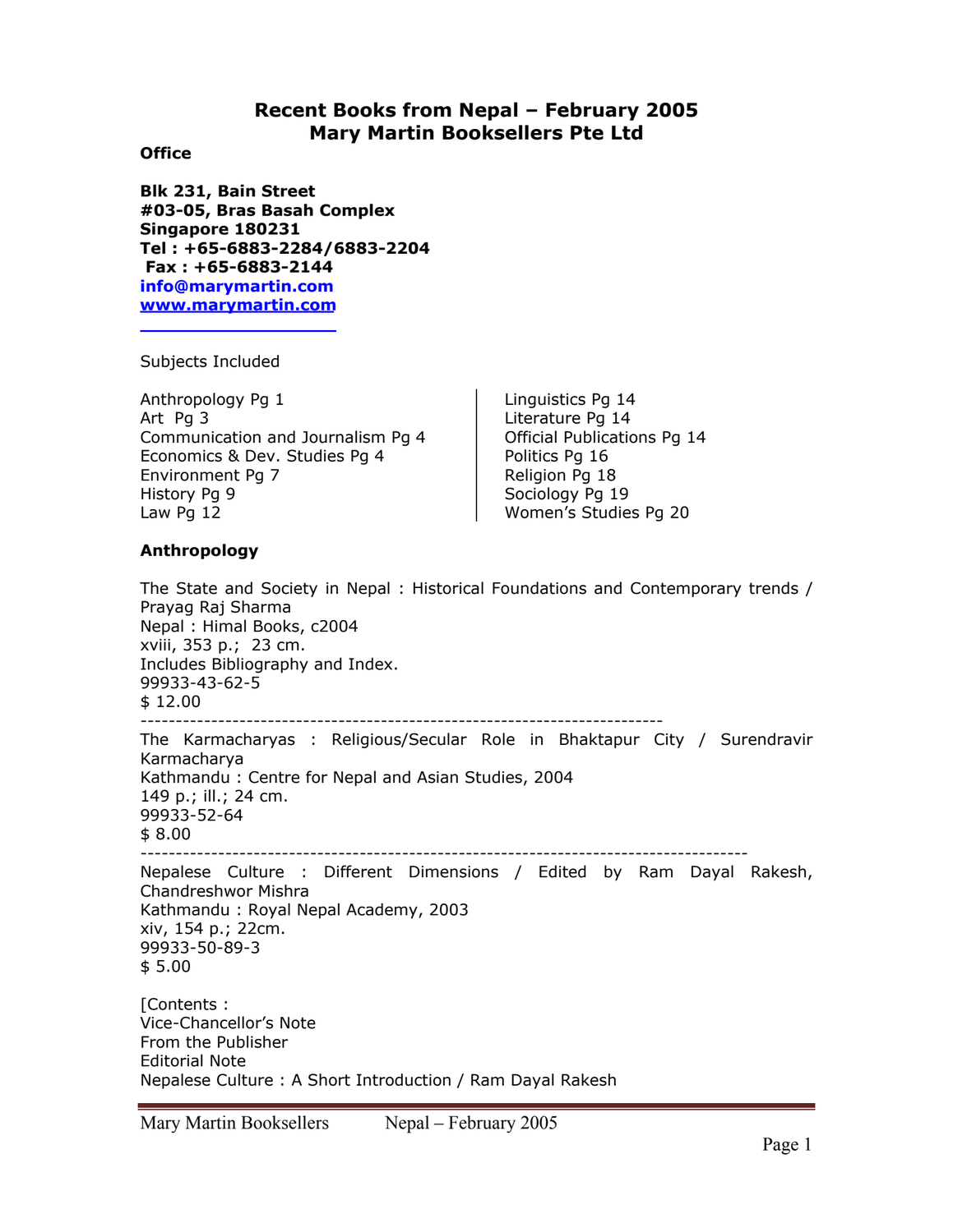Dhimal Culture : Continuity and Change / Dilli. R.Dahal Magar Culture : Dr. Harshabahadur Bura Magar, Mr.Gopal Bahadur Roke Magar Socio-cultural Habits of Darai: Continuity and Change / Prabha Kaini Tharus and Their Culture / Tej Narayan Panjiar An Introduction to Mithila & Maithil Culture / Dr. Ganga Prasad Akela Newar Cultural Heritage / Tejeswar Babu Gongah Newari Sanskaras / Dr. Gopal Singh Nepali.] ----------------------------------------------------------------------------------------------- Festival and Fetes in Nepal / Bishnu Prasad Gurung Nepal : Monterosa Treks and Expedition (P) Ltd, c2004 vii, 94 p.; ill; 21 cm. 99933-877-0-3 \$ 8.00 ------------------------------------------------------------------------- The Culture and Religion of Limbus / Chaitanya Subba Reprint  $[1<sup>st</sup> Ed. 1995]$ Kathmandu : K.B. Subba, c1998 334 p.; 22cm. Includes Index. US\$ 10.00 Chiwong / Mani Rimdu  $2^{nd}$  Edition  $[1^{st}$  Ed. 1992] Nepal : Krishna S. Neupane, 2002 35 p.; 19 cm. \$ 8.00 ------------------------------------------------------------------------- History and Culture of Kirat People – Part I-II / Iman Singh Chemjong  $4<sup>th</sup>$  Edition  $[3<sup>rd</sup>$  Ed. 1967] Nepal : Kirat Yakthung Chumlung, c2003 xii, 253 p.; 21 cm. Includes Bibliography. 99933-809-1-1 \$ 20.00 --------------------------------------------------------------------------------------- Gurungs of Nepal : A Guide to the Gurungs / Alan Macfarlane and Indrabahadur Gurung Second Edition  $[1<sup>st</sup> Ed. 1990]$ Kathmandu : Ratna Pustak Bhandar, c1992 72 p.; ill.; 18 cm. \$ 4.00 [Contents : The Village / The family / Health and Diet /Religion /Change and adaptation The future /Some suggested further reading /Illustrations.] ---------------------------------------------------------------------------------------------- Stories and Customs of the Sherpas – As told by Ngawang Tenzin Zanbu, Abbot of tengboche Monastery / Edited by Frances Klatzel  $4<sup>th</sup>$  Edition (2000) –  $2<sup>nd</sup>$  Printing (2001) [1<sup>st</sup> Ed. 1985-Khumbu Cultural Conservation Committee] Kathmandu : Mera Publications Pvt. Ltd., c2001 x, 82 p.; ill.; 22 cm. 99933-553-0-5 \$ 12.50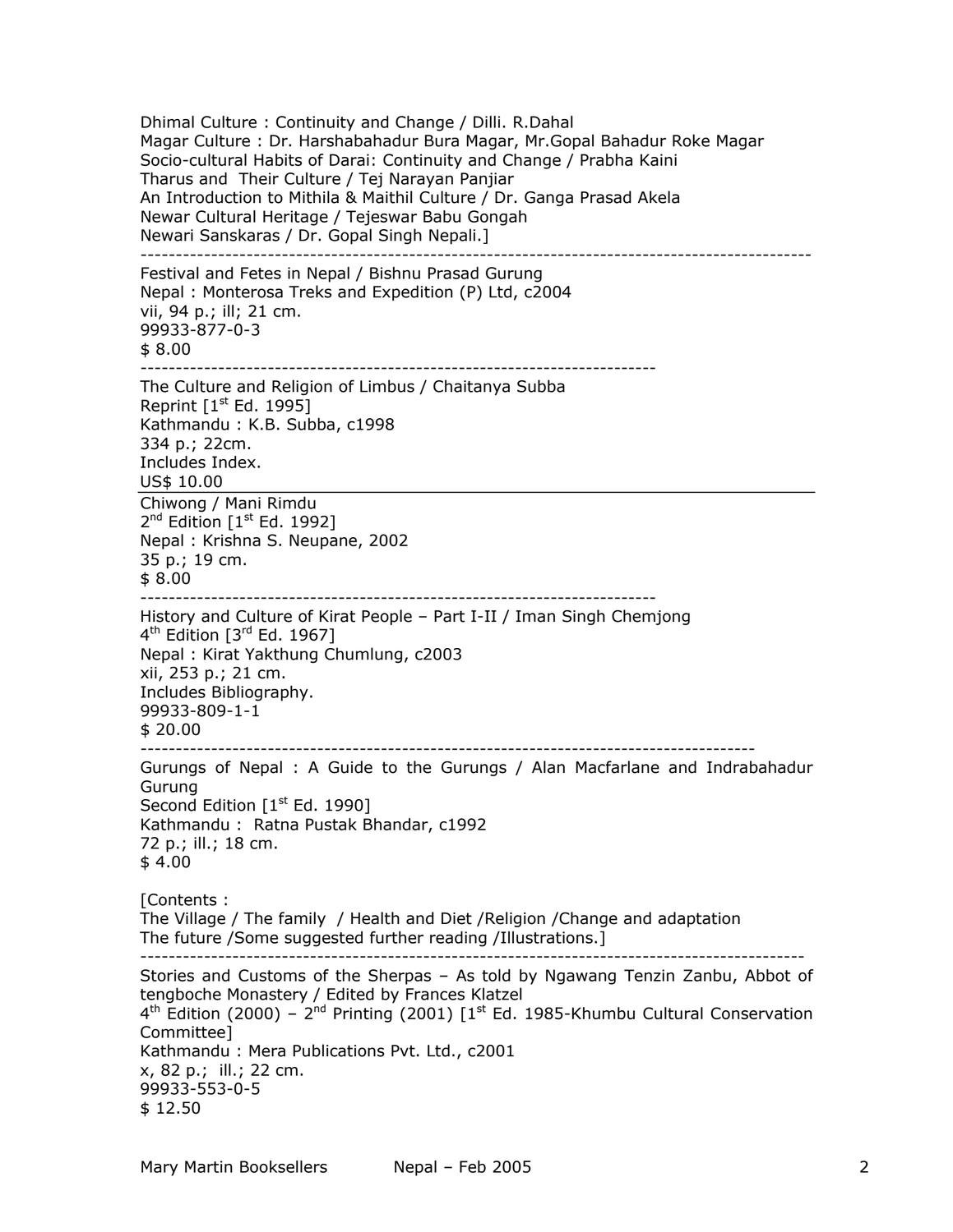-------------------------------------------------------------------------------------- The Sherpas and Sharkhumbu / Sherpa Thupten Lama Nepal : Sherpa Thupten Lama, c1999 v.; ill.; 20 cm. \$ 10.00 ----------------------------------------------------------------------------------- Stories and Customs of Manang : As told by the Lamas and Elders of Manang / Compiled by Liesl Messerschmidt…(et.al) Nepal : Mera Publications Pvt. Ltd, 2004 ix, 111 p.; ill.; 22 cm. Includes Bibliography. 99933-643-3-9 \$ 17.25 -------------------------------------------------------------------------------- Botes : The Ferrymen of Tanahun / Suraj Subba Kathmandu : Ashok Kumar Limbu, Manakamna Boarding School Gorkha, c1989 xv, 112 p.; ill.; 20 cm.

\$ 10.00

[Botes are scattered in several districts of the kingdom and they are almost synonymous to ferryman. Botes of Tenahun have been distinctly divided into two groups. Viz. Pakhe and Pani botes. They are also further divided into various clan groups and have still preserved some of their own social and cultural ways. Rationally their religious belief can be divided into two aspects. Firstly, it is equated with pap (Sin) and dharma (Virtue) and secondly, it recognizes such forces that control the material world.] ------------------------------------------------------------------------------------------

Erotic Themes of Nepal : An analytical study and interpretations of religion-based sex expressions misconstrued as pornography / Trilok Chandra Majupuria and Indra Majupuria Gwalior : S. Devi, 1999

viii, 220 p.; ill.; 19 cm. 974-7315-21-1 \$ 15.00

[This book is widely appreciated by international scholars and has been very enthusiastically with high appreciation in man reputed Journals. This inspired the authors to bring out the new edition of this book.

In this edition, colour pictures have profusely been given. All designs are prepared again. Several portions of chapters are carefully rewritten and amended. New Matter has also been poured in and new symbolic interpretations are given. The authors have again surveyed temples in Nepal in various zones. The list of the temples with erotic art is also revised. A new double-colour map is appended.]

-----------------------------------------------------------------------------------------------

## **Art**

Icon of a transition : Tej Bahadur Chitrakar / Madan Chitrakar Nepal : Teba-Chi [TBC] Studies Centre, 2004 114 p.: ill.; 21 cm. 999338797-5 \$ 12.50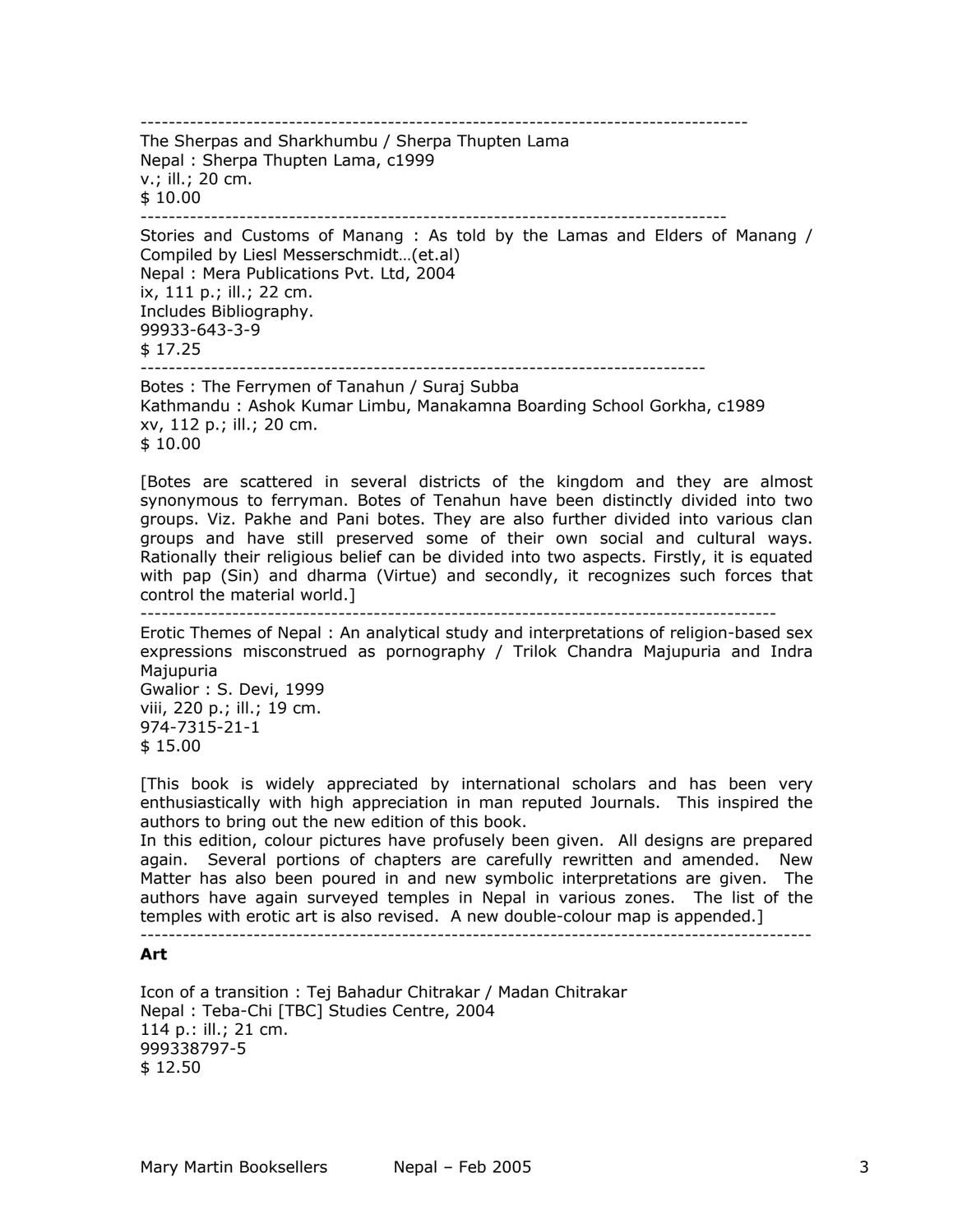[In the 1920s after his [Tej Bahadur's] assertion as a full-fledged painter- the definition of painting as art began to change in Nepal- from a centuries old religious imagery to the Western style representational forms. It was a phenomenal departure from a past and an undeniable beginning of a new era in painting in essence, approach and style.

Tej Bahadur stood here as a pioneer due to his role as one of the first catalytic agents to bring in this dynamic change of an idiom. His assertion as a painter relegated the earlier style of painting as 'traditional' and defined his style of painting as 'the art of painting' in Nepal therafter.]

-------------------------------------------------------------------------------------------

#### **Communication and Journalism**

Media in Society / Edited by P.Kharel Kathmandu : Nepal Press Institute (NPI) with the support of Danida, 2002 116 p.; ill.; 22cm. \$ 5.00

[Table of Contents : Understanding Media Practices / P.Kharel Mass Media, Trust and Governance / Dev Raj Dahal Media in Political Communication / Dr.Sushil R.Pandey Culture and Communication / Dr. Krishna B.Bhattachan About the Contributors.] ----------------------------------------------------------------------------------------------

Proceedings of the Workshop - Media Coverage on "Various Forms of Violence against Women" – Also includes a brief review of existing scenario of the issues, International Conventions ratified by HMG Kathmandu : Rahat … for better world 98 p.; ill.; 25cm. \$ 10.00 ----------------------------------------------------------------------------------------

#### **Economics & Development Studies**

Readings in Nepalese Economy / Kamal Raj Dhungel New Delhi : Adroit Publishers, 2004 x, 192 p.; 22cm. 8187392487 \$ 12.00

[The book is collection of various articles published in various Journals and Newspapers from time to time. Each article comprises theoretical background to each of the issues under consideration. The subsequent application of the theory under consideration has been made in the Nepalese context. The book has been divided in four chapters. Energy and Water Resources, Poverty and Human Resource Development, Economic Modelling and quantitative approach and the Political Economy for the convenience of the reader who want to have an indepth study of the different problems facing Nepal these days. Targets, goals, government policies and programmes, Planning: Its achievement, failures and defects, and issues related to privatization and land reform, issues related to the implication of privatization, issues related in the mobilization of the property tax in developing countries, issues and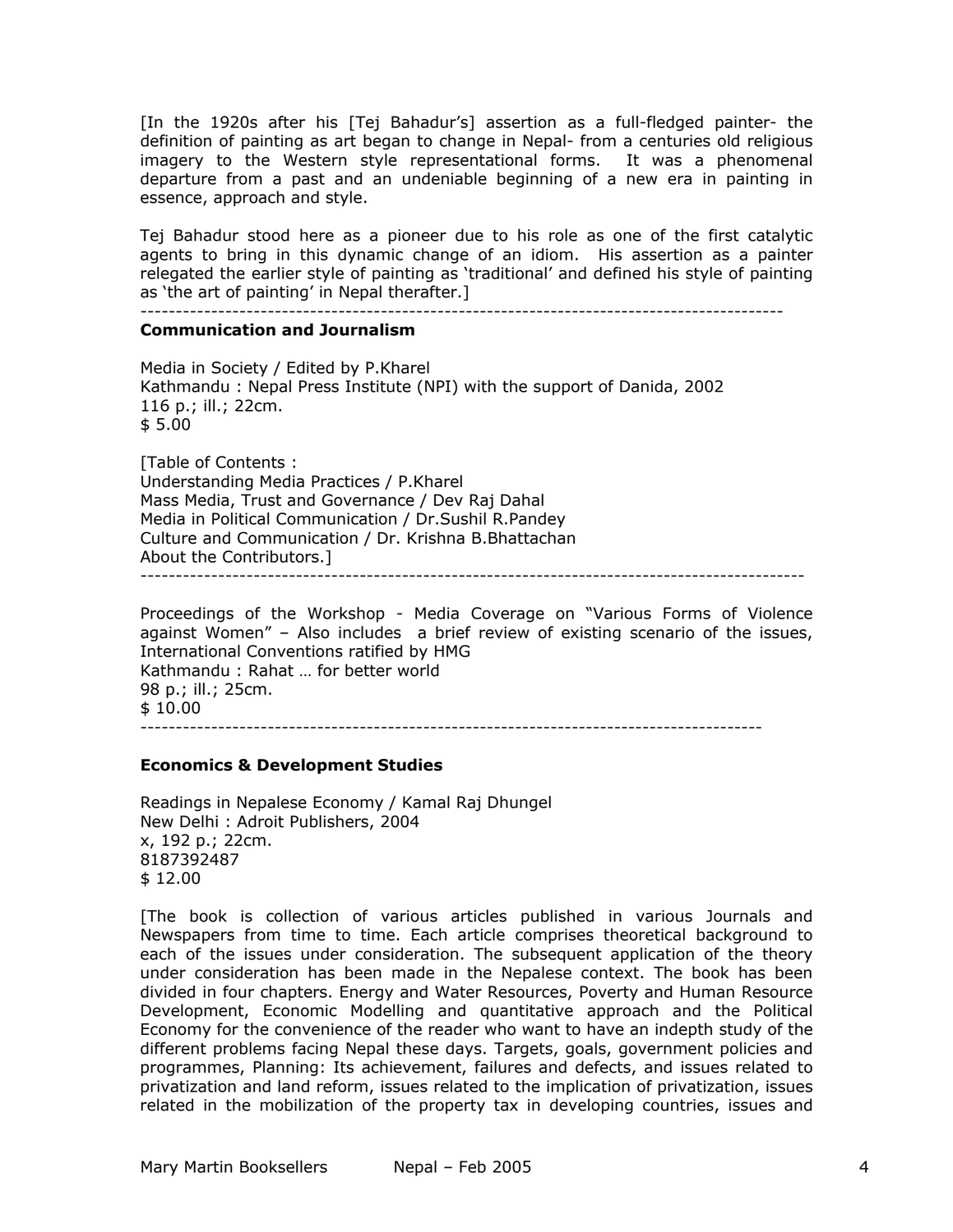problems of the value added tax are examined shortly together with the resource mobilization and taxation. The economy of Nepal is primarily based on foreign aid, but the aid received is not properly channeled according to set policies and programmes. Institutional development is a base of the economic progress of a country, its major issues and problems are outlined.] ---------------------------------------------------------------------------------------

Trade Facilitation : Nepal's Priorities / Edited by Nishchal N.Pandey Kathmandu : Institute of Foreign Affairs, 2005 90 p.; ill.; 22cm. \$ 6.50

[Contents :

Preface

- 1. Trade Facilitation : Nepal's Priorities / Prof. Bishwambher Pyakuryal
- 2. Comment on Prof. Pyakuryal's Paper / Prachanda Man Shrestha
- 3. Reforms Needed under the Customs Administration for Trade Facilitation / Krishna Hari Baskota
- 4. Comment on Mr.Baskota's Paper / Dr. Posh Raj Pandey
- 5. Floor Discussion
- 6. Role of Missions in Economic Cooperation / Dr.Durgesh Man Singh
- 7. Comment on Dr.Singh's Paper / Madhukar SJB Rana
- 8. Trade Facilitation Private Sector's Perspective / R.B. Rauniar
- 9. Comment on Mr.Rauniar's Paper / Pradeep Raj Pandey
- 10. Floor Discussion
- 11.Annex
- 12. List of Participants.]

------------------------------------------------------------------------------

Economic Dualism and Development in Nepal – A Perspective / Dr. Badri Prasad Shrestha Kathmandu : Nepal Economic Association, c2004 x, 46 p.; 21cm. 99933-847-1-2 \$ 6.50 ---------------------------------------------------------------------------------------------

The Price of Neglect : From Resource Conflict to Maoist insurgency in the Himalayan Kingdom / Bishnu Raj Upreti Kathmandu : Bhrikuti Academic Publications, c2004 446 p.; ill.; 23cm. 99933-673-1-1 \$ 12.50

[Table of Contents : Acknowledgement / Preface / Abbreviations Part One : Understanding Conflict Part Two : Resource governance, scarcity and conflict Part Three : The Maoist conflict Annexes.]

-----------------------------------------------------------------------------------

Financing Renewable Energy Technologies : A Guidebook for Microfinance Institutions in Nepal Kathmandu : Winrock International, 2004

xvi, 106 p.; ill.; 25cm.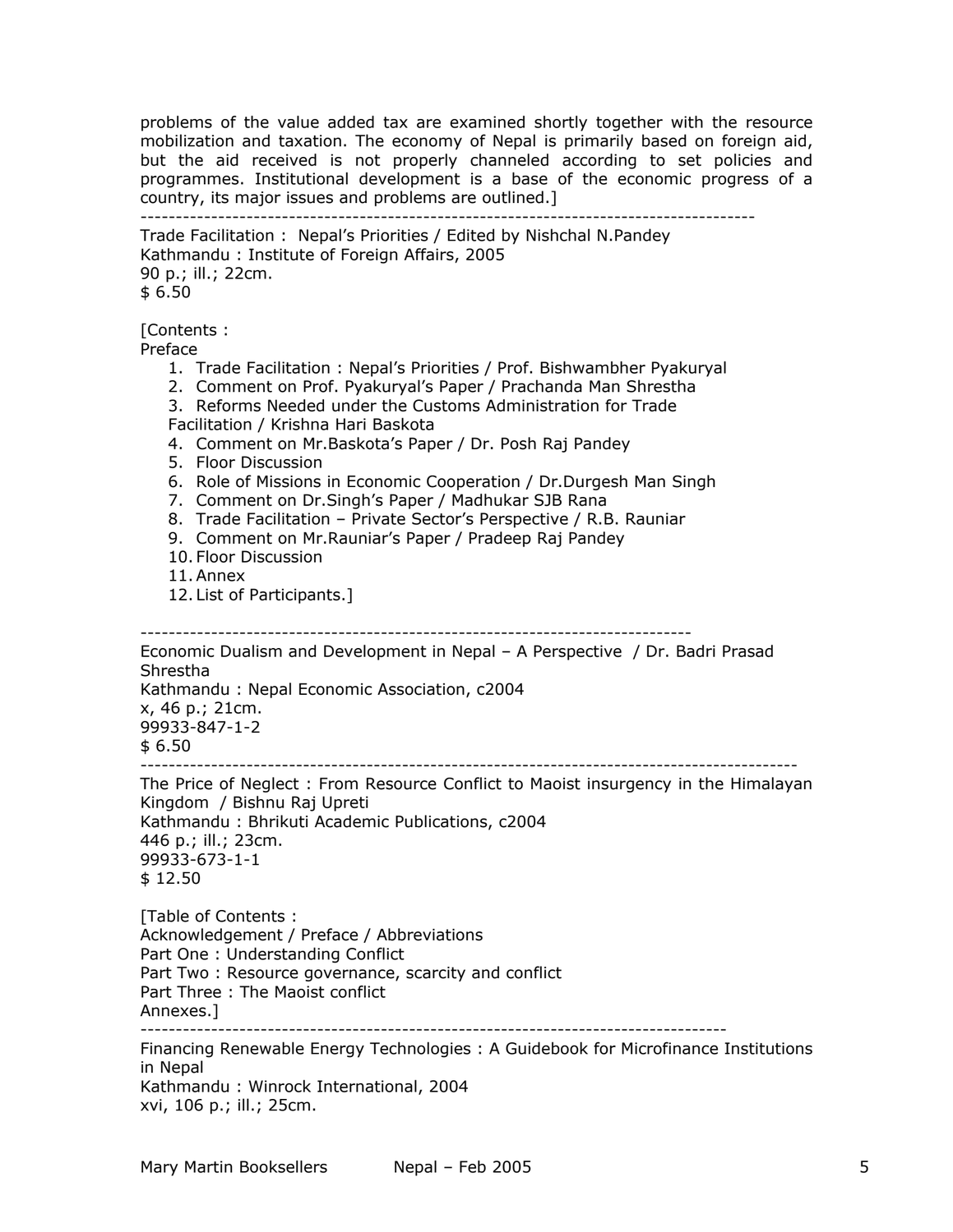\$ 8.00

[Table of Contents : Acronyms Introduction to the Manual Chapter 1. Financing RETs : A Viable Loan Portfolio for Financial Intermediaries Chapter 2. Biogas Chapter 3. Hydropower Chapter 4. Solar Photovoltaic Chapter 5. Solar Thermal Annexure, Tables, Figures,Boxes.] ----------------------------------------------------------------------------------

Displacement, Resettlement and Rehabilitation Issues in Hydropower Projects / Shyam Upadhyaya, Karuna Sharma Kathmandu : Winrock International, c2004 vi, 60 p.; ill.; 25cm. Equitable Hydro Working Paper 4 \$ 4.00

[Contents : Tables Acknowledgements Acronyms and Abbreviations 1. Background 2. Nature and Extent of Displacement 3. Resettlement Policies

- 4. Resettlement Experiences of Past Hydropower Projects in Nepal
- 5. Analysis of Past Experiences
- 6. Concluding comments and Policy Recommendations

Annex 1 : Questionnaire for Resettlement Study

Annex 2 : Experts from Nepalese Law related to Resettlement

Annex 3 : Land Acquisition Act, 1977 (2034) with Amendment in 2048.]

----------------------------------------------------------------------------------

Nepal and the World A Statistical Profile 2004

Kathmandu : Federation of Nepalese Chambers of Commerce and Industry, 2004 236 p.; ill.; 29cm.

\$ 10.00

----------------------------------------------------------------------------------------------- District Development Profile of Nepal 2004 : ( A Development Data Base of Nepal) / Compiled and Edited by Ram Prasad Gautam, Shishir Vaidya, Hari Bhakta Sharma

Kathmandu : Informal Sector Research and Study Center, c2004 1036 p.; ill.; 25cm. Includes a Map. 99946-944-0-5 \$ 60.00 ----------------------------------------------------------------------------------------

Possessions and Problems and Orientals of Mountains : Special Reference to Nepal and its Far-Western Region / Ek Raj Ojha Kathmandu : Ekta Books, c2002 70 p.; ill.; 22cm. 99933-1-959-7 \$ 7.00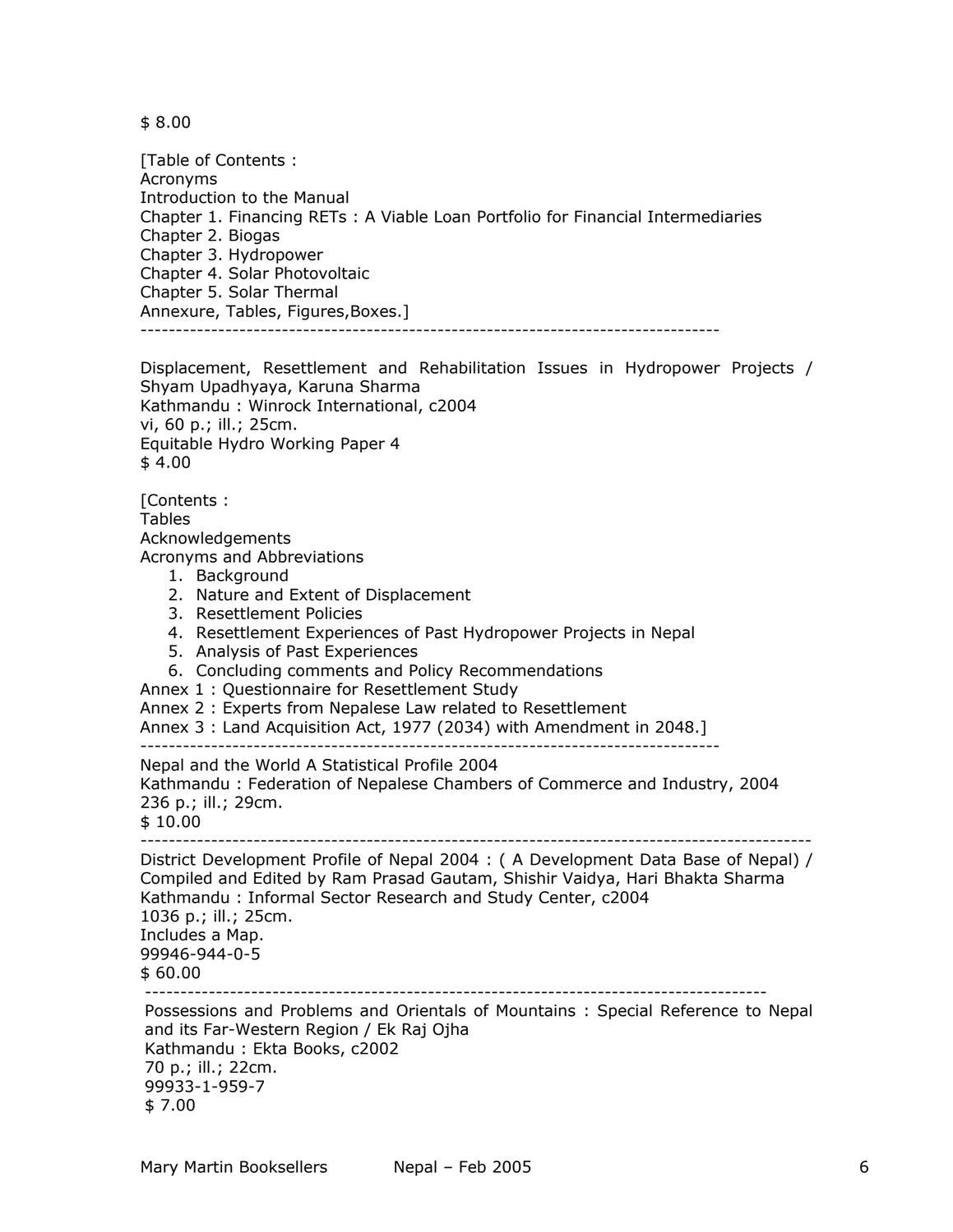[This book reviews the most crucial possessions, problems and potentials of mountains in the world. A relatively greater part of the discussion relates to the mountains in developing countries, with special reference to the ones in Nepal, in general, and its far-western development region, in particular. While the overall discussion should be of substantial interest to many individuals and institutions, the ideas presented in lieu of recommendations could be useful for them in supplementing their own visions towards contributing to mountain development.] ---------------------------------------------------------------------------------- Nepal Human Development Report 2004 : Empowerment and Poverty Reduction Kathmandu : United Nations Development Programme, c2004 xiv, 186 p.; ill.; 28cm. Includes Bibliography. 99933-763-6-1 \$ 15.00

[Even at the dawn of this new millennium, policy-makers and planners still conceive of poverty in the narrow traditional terms of material deprivation. The empowerment approach stresses enhancing people's abilities to realize their basic rights and exercise the freedoms promised by democratic forms of governance. Together, empowerment and democratic governance structures have the potential to make development equitable and inclusive. If human development flourishes best when it draws on the indigenous capacities of a country, Nepal has many rich sources to mine. The human empowerment analyses set out in these pages, pinpoint many of the kinds of intervention essential to reducing inequities and conflict at the local, regional and national levels. In so doing, the Report also provides policy signals for replicating and upscaling the promising practices that Nepal's own citizens have pioneered.]

-----------------------------------------------------------------------------------------

#### **Environment**

The State of Nepal's Birds 2004 Kathmandu : Department of National Parks and Wildlife Conservation & Bird Conservation Nepal, c2004 64 p.; ill.; 29cm. 99933-792-1-2 \$ 9.00 ------------------------------------------------------------------------------------------

Policy Instruments for Influencing air Quality : A Review of Recent Conditions in Nepal / Beryl Rajbhandari Lalitpur : IUCN Nepal, [International Union for Conservation of Nature and Natural Resources], c2004 31 p.; 30cm. 99933-860-2-2 \$ 5.00

[Contents : Section 1 : Policy Instruments for Influencing Air Quality Section 2 : Indoor Air Pollution in Nepal Section 3 : Short and Long-run Elasticities of Gasoline Demand in Nepal Section 4 : Brick Kiln Pollution in Kathmandu Valley and Control Measures Section 5 : Experiences in Different Countries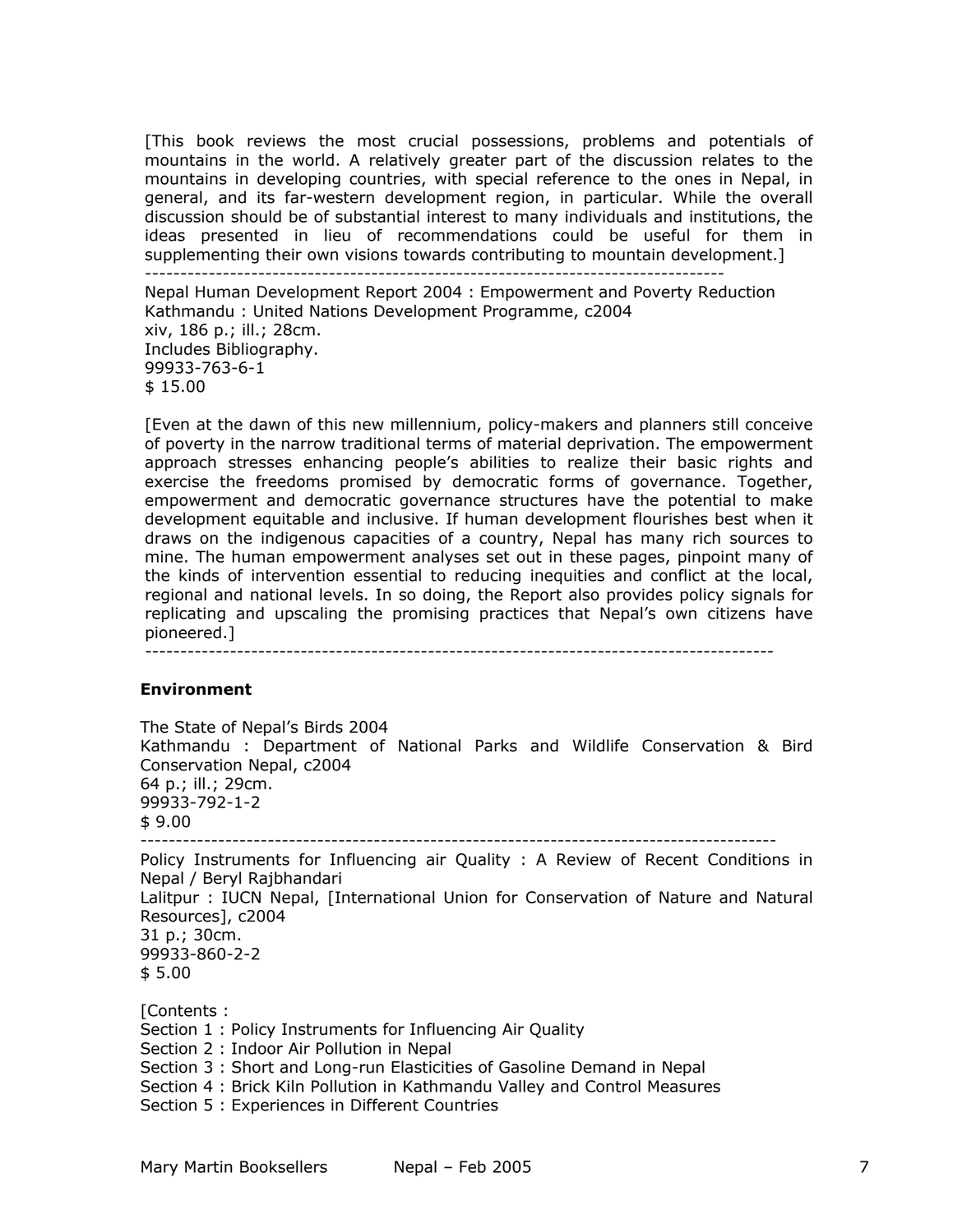Overall Conclusion.]

------------------------------------------------------------------------------------- Are Electric Vehicles Viable in Kathmandu? : A Cost-Benefit Perspective / Saurav Dev Bhatta Kathmandu : Winrock International for Kathmandu Electric Vehicle Alliance (KEVA), c2004 xviii, 102 p.; 24cm. 99946-947-1-5 \$ 5.00 [Contents : Chapter 1 : Introduction Chapter 2 : Benefits and Costs of EVs Chapter 3 : Background in Kathmandu Chapter 4 : Data and Analytical Framework Chapter 5 : Cost-Benefits Analysis of EVs Chapter 6 : Impacts of policies of Support EVs Chapter 7 : The Competitiveness of Locally manufactured Batteries Chapter 8 : Conclusions and Recommendations.] -------------------------------------------------------------------------------------- Herpetofauna of Nepal : A Conservation Companion / Karan Bahadur Shah, Sagendra Tiwari Kathmandu : IUCN Nepal, c2004 viii, 237 p.; ill.; 28cm. Includes Bibliography and Index. 99933-860-3-0 \$ 25.00 [On the Occasion of 3<sup>rd</sup> IUCN World Conservation congress, 2004. Contents : Foreword Preface Protected Areas of Nepal District code Numbers of Nepal as Used in the Text 1. Introduction 2. Ethnoherpetology of Nepal 3. Facts and Misconceptions 4. Group Descriptions and Family Summaries 5. Nomenclature of the Body Parts 6. Species Profiles 7. Glossary 8. List of Herpetofauna Related institutions in Nepal 9. Bibliography 10. Species Index.] --------------------------------------------------------------------------------------- A Compendium of Tree species of Nepal / Compiled by R.B. Thakur Kathmandu : R.B. Thakur, c2003 147 p.; 27cm.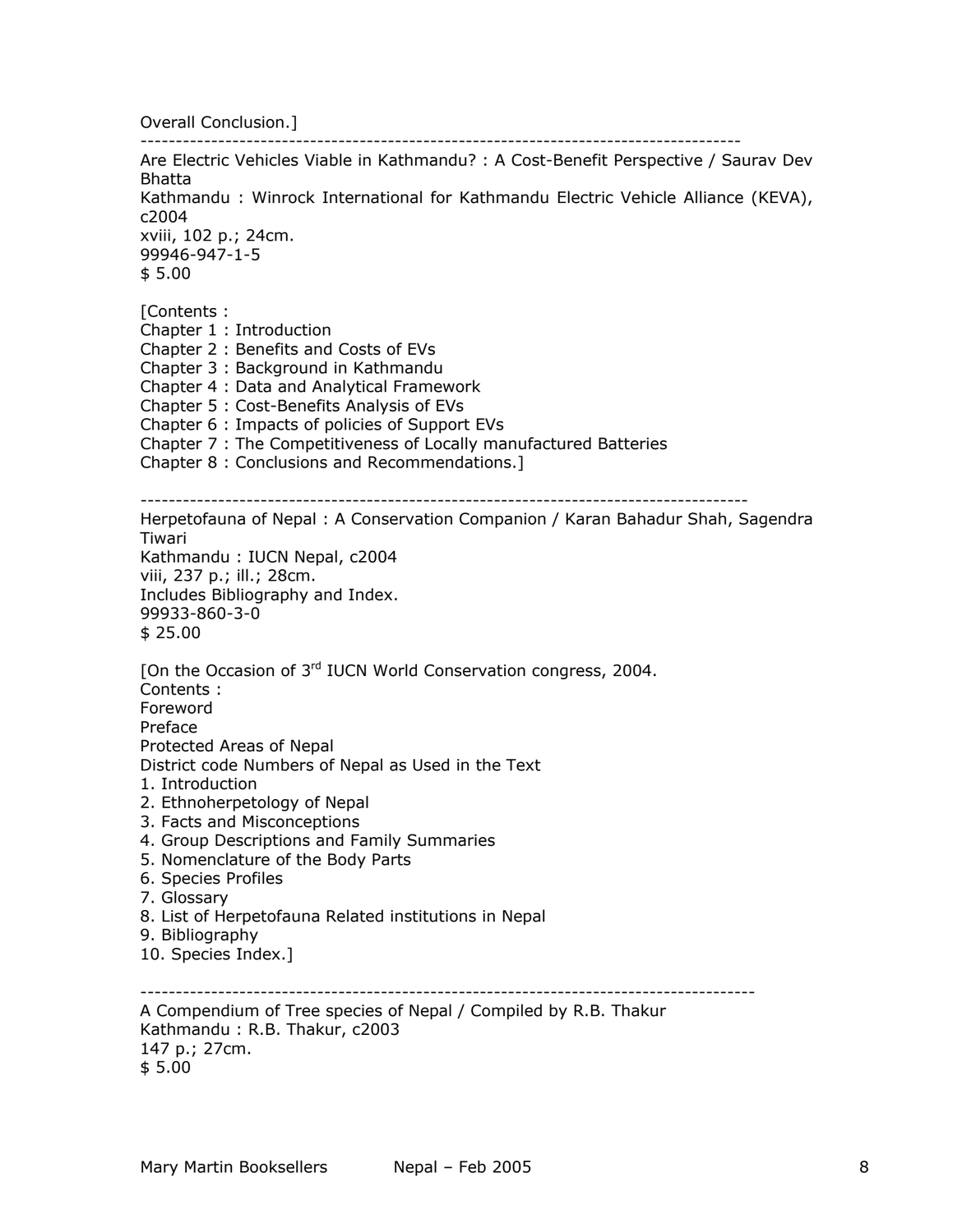[Contents : Chapter 1 : Tree Morphology Chapter 2 : Tree Species of Terai Chapter 3 : Tree species of Mid-Hills Chapter 4 : Tree Species of High–Hills Chapter 5 : Important Fodder tree species of Nepal Chapter 6 : Silviculture of Bamboos and Rattans Chapter 7 : Important exotic Tree species of Nepal Chapter 8 : Glossary of Medicinal Terms Chapter 9 : References.] ----------------------------------------------------------------------------------------------

Speleological Bibliography of South Asia : Annotated Bibliography details of Papers published throughout the world on speleological aspects of South Asia including the Himalaya (Hohlenkundliches schrifttum von Sudasien Bibliographie Speleologique de I'Asie du Sud Bibliographia Spelaeologica asiae meridianis) / Herbert Daniel Gebauer Kathmandu : Armchair Adventure Press, 1996 3-00-000133-6 \$ 75.00

# -------------------------------------------------------------------------------

**History** 

Dhulikhel : An Ancient Nepalese settlement on the trade road to Tibet / Wolfgang Koellisch Nepal : Shree Pragati Youth Club, 2004 \$ 10.00

The historic town is located on a centuries old trade route to Tibet and has a recorded history of seventeen centuries. This short booklet with gives a snapshot of the cultural history of this town

--------------------------------------------------------------------

Rana Rule in Nepal / Saphalya Amatya Delhi : Nirala Publications, 2004 382 p. ; 21cm. Includes Bibliography 81-85693-67-6 \$ 17.50

[Rana Rules in Nepal is a pioneering study of the most intriguing chapters of Nepalese history, A disturbing book, it focuses on the Armed Revolution of 1950-51, a popular uprising against the autocracy and tyrannical regime of the ruthless Rana rules. It is pioneering partly because of author Shaphalya Amatya's capacity as a native and a student of history and party because he belongs to that family of Amatyas whose several relatives were connected with the Rana administrators as well as with the Royal Palace in various official and personal capacities.]

--------------------------------------------------------------------------------

Kumar Khadga Bikram Shah : Man behind the Persona / Edited by Prem K.Khatry, Ananda P.Srestha [et.al] Kathmandu : Nepal Mountaineering Association, 2004 xii, 344 p.: ill.; 25 cm. 99933-880-7-6 \$ 25.00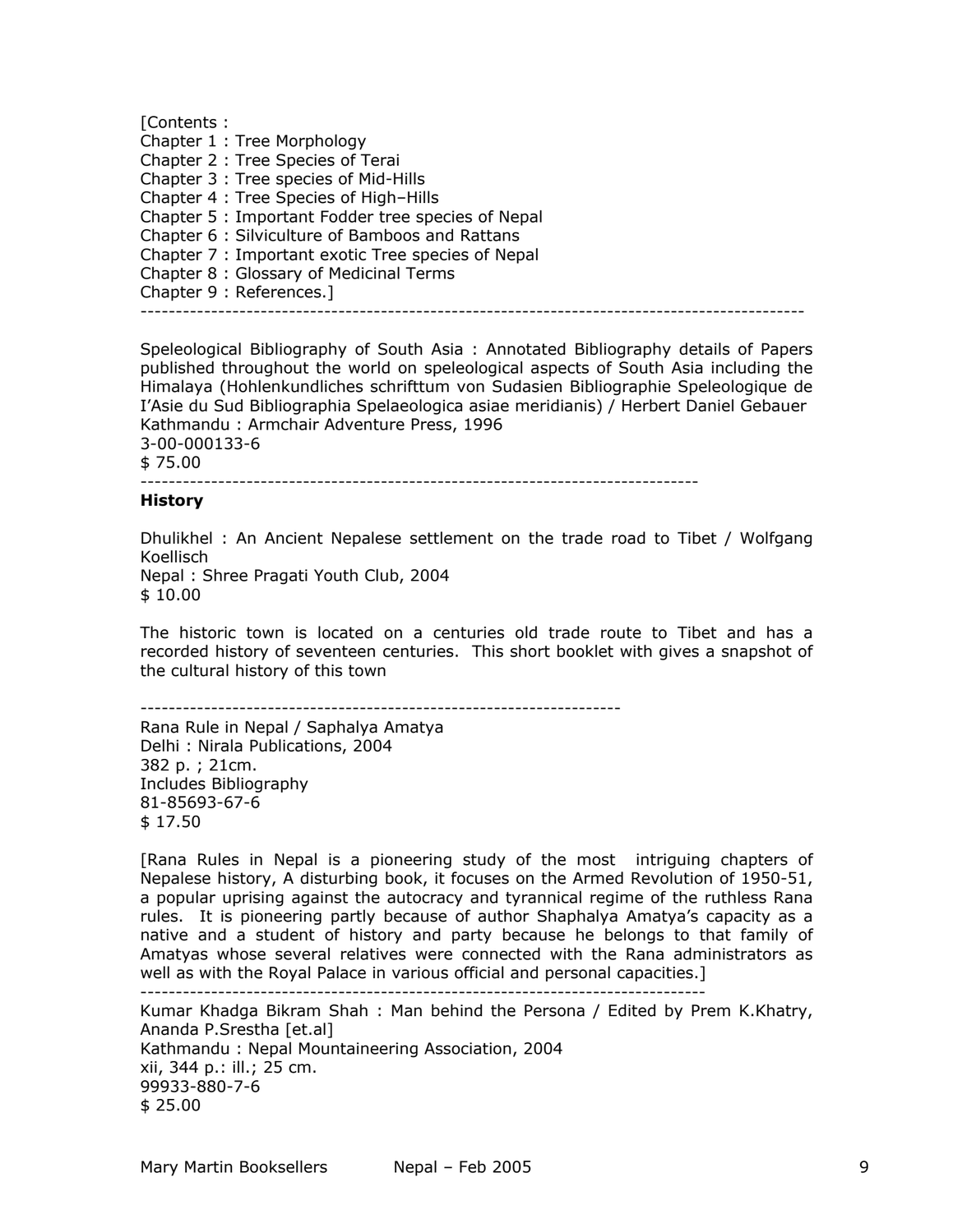[Contents : Section One : Personal life Section Two : Sports Section Three : Mountaineering Section Four : Academics Section Five : Miscellany Section Six : From the pen of kumar khadga Appendix]

Kathmandu : Valley of the Green-Eyed Yellow Idol / Bob Gibbons ; Sian Pritchard-Jones Nepal : Pilgrims publishing, c2005 228 p.: ill.; 21 cm. 81-7769-221-6 \$ 15.00

[Kathmandu is a secret no more, but its hidden enchantment is still buried in its lanes and byways. Idols and temples still dot the rural landscapes; some are mysterious and mystical. Others lie neglected, their powers lay dormant. The allseeing eyes of the stupas wait and watch, wondering if the destructive 'Age of Kali' has come or is still to come.

Kathmandu awaits Maitreya, the Buddha of the future. The valley ringed by luxuriant forests and mountains waits, as the morning mist reveals new splendours. The gods of the majestic Himalayan peaks look down, waiting for a new dawn.

This journey back in time also has stories and anecdotes about the valley since 1974, when idle hippies still lived in Kathmandu. Kathmandu waits for you. Discover the famous places and search out its obscure treasures. The green-eyed yellow idol lies in waiting, never seen, but always gazing down.]

-----------------------------------------------------------------------------------------------

Jang Bahadur in Europe : The first Nepalese mission to the west / John Whelpton Nepal : Sahayogi press, 1983 320 p.: ill.; 21 cm. \$ 10.00

[On 25 May 1980 Jang Bahadur Rana, Prime Minister of Nepal and Ambassador to the Court Queen Victoria, landed at Southampton. It seemed as if we were in a dream or as if this was the heaven where virtuous men are said to go after death, was how one of Jang's party described his first reaction. This courier's account of the whole episode has been translated into English and French press reports of their visitors' progress 'lavishing diamonds and gold, enshrined in a halo of oriental mystery'. Jang Bahadur in Europe also looks in depth at the background to the mission, including the changing pattern of Nepal's relations with British India from 1769 to 1850, and Jang's own rise to power amidst the intrigue and violence of the 1840s.]

-----------------------------------------------------------------------------------

Bird of Passage : Wandervogel / Sugata, Rachel Kellett Nepal : Mandala Publications,c2004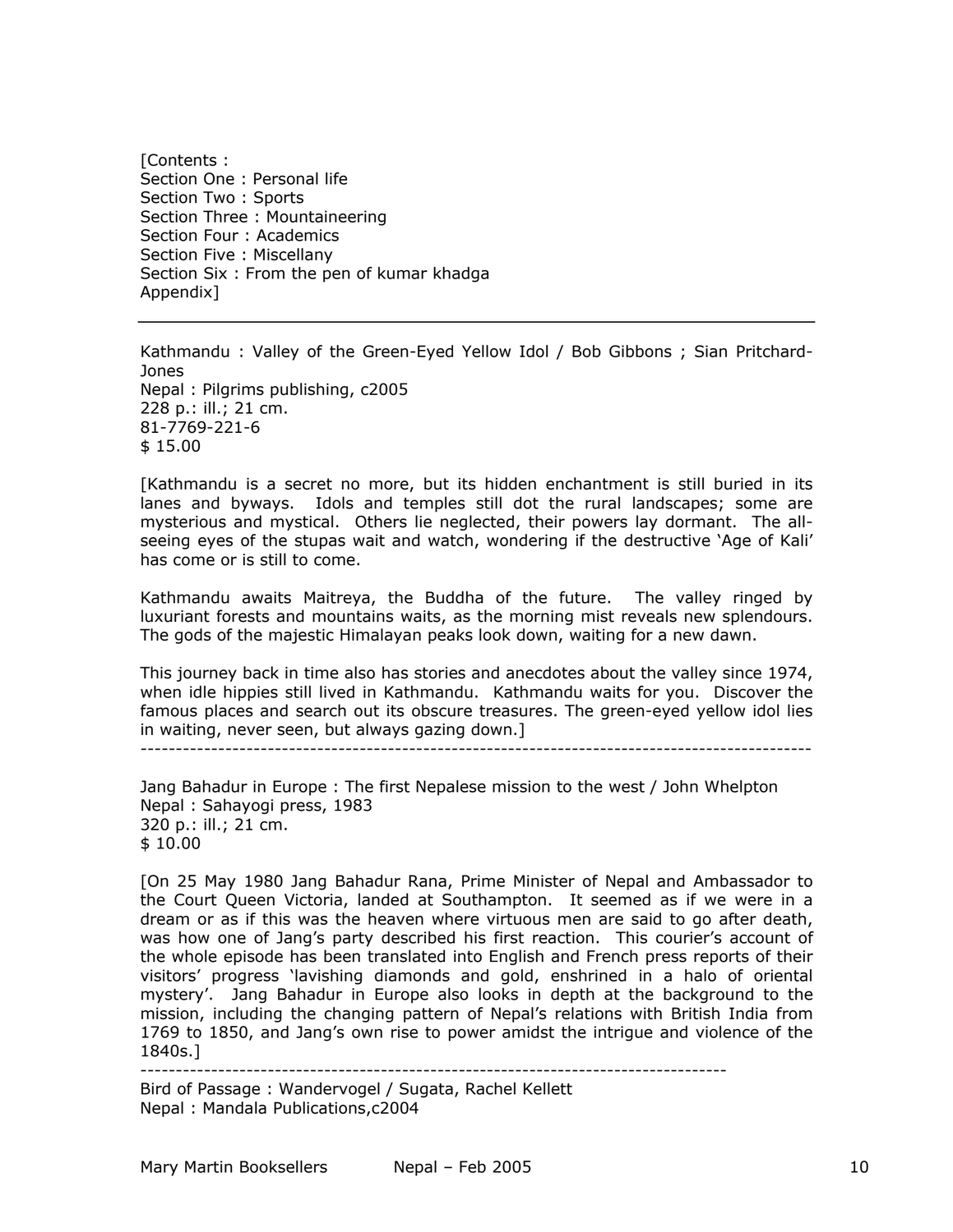xi, 413 p.: ill.; 21 cm. 99933-10-26-3 Includes Bibliography \$ 16.25 ----------------------------------------------------------------------------------

The culture, Tourism and nature of Nepal : Research, Oriented collection of religion, art and culture 2061 / K.C.Tanka Nepal : Folk Music Art Academy 156 p.; 21 cm. 99933-881-4-9 \$ 5.00

[The book comprises about the kings' dynasty some nationalities, religions, cultures, customs, festivals, temples, monasteries, folk music, the introduction of tourism area and some well known persons in the society. This is the attempt to introduce Nepali culture and system to the foreign countries.]

------------------------------------------------------------------

Loyals of the crown / Sheeba Shivangini Shah Varanasi : Pilgrims publishing,c2005 312 p.; 21 cm. 81-7769-269-0 \$ 10.00 ------------------------------------------------------------------------

Queens in Nepalese politics : An account of roles of Nepalese Queens in State Affairs 1775-1846 / Dr.Ganga Karmacharya [Hada] Nepal : Educational Publishing House, 2005 185 p.; 21 cm. \$ 10.00

[The time period from 1775 to 1846 is very important in the political history of Nepal, mainly because of the roles played by the Queens during that time. It was a crucial period in the political and social life of Nepal.

This book deals particularly with the roles of Rajendra Laxmi, Rajrajewori, Subarnaprabha, Lalitatripurasundari, Samrajya Laxmi and Rajya Laxmi, These Queens, as the Regents to the Kings, played constructive, patriotic and positive roles during this period. Some of them had been successful in the continuation of unification. At times they were also involved in fulfilling their selfish desires.]

---------------------------------------------------------------------------

Barbara's Nepal / Barbara Adams New Delhi : Adroit Publishers, c2004 xv, 335 p.; 21 cm. 81-87392-44-4 \$ 12.50

[Barbara Adams arrived in Nepal in 1961. She has somehow been both a total participator in, and a detatched observer of, the Nepali cultural, political and developmental scene. Those who missed her early columns in the "Independent" have long been urging her to publish her works in a lasting format hence this book. Barbara's growing disillusion with Nepal's infant "democracy" is reflected in the section on "Politics". "Her anguish over the ecological, architectural, and cultural deterioration of Kathmandu valley has provoked some of her most passionate writings to date : several appear in this book under "Environment". The series on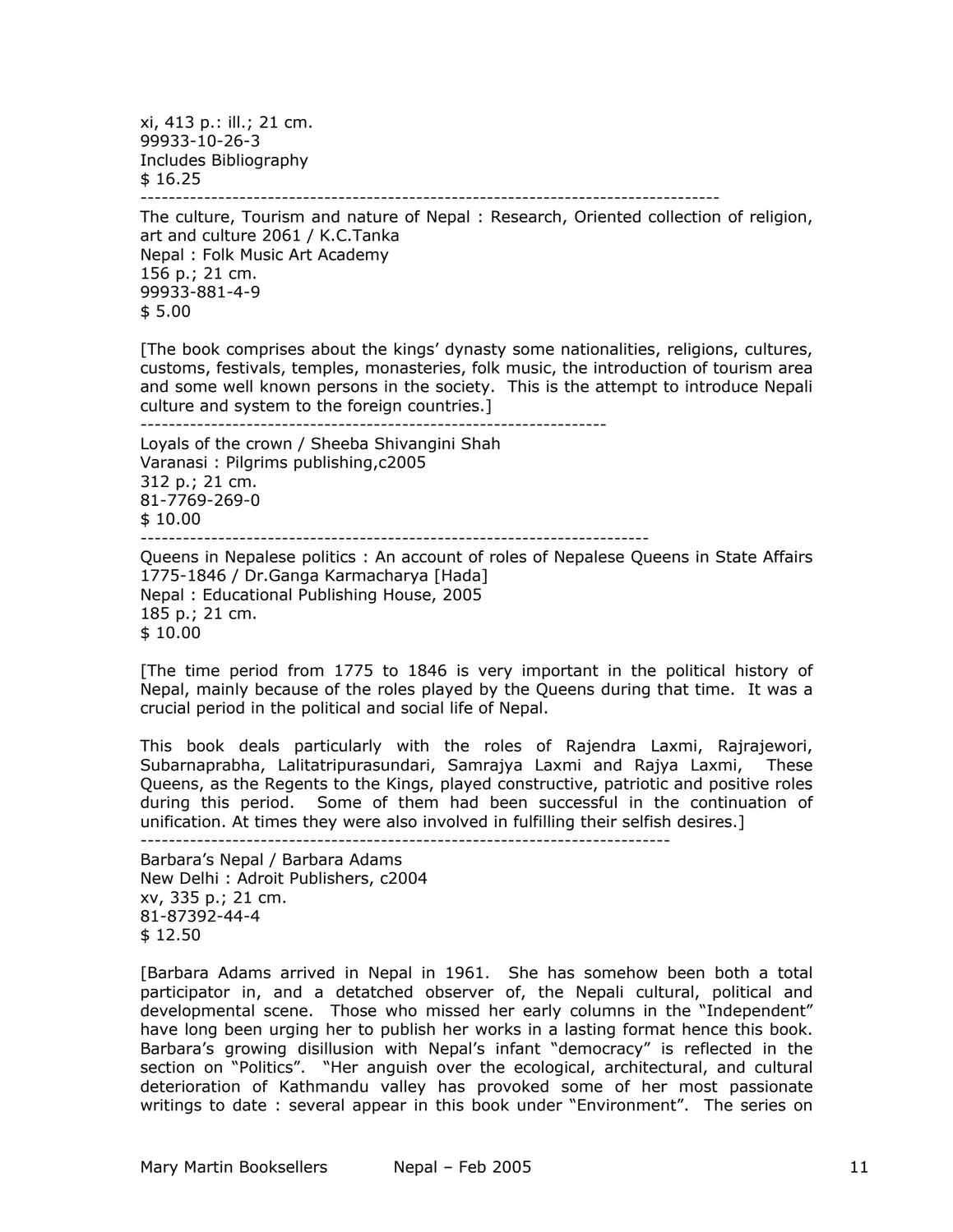the contentious Arun III project is especially pertinent today, when small hydroelectric projects are finally coming into their own, and India's "river linking" proposal is inspiring widespread comment on river-related issues. These essays are fascinating to read because of their early coverage of problems which are dominating discussion in Nepal today: poverty, ethnicity, disillusioned youth, rancid rivers and careless politicians, among others.]

--------------------------------------------------------------------------------------

European bulletin of Himalayan Research Autumn 2003 / Spring 2004 Special Double issue EBHR 25/26 Germany : European Bulletin of Himalayan Research, 2003 235 p.; 21 cm. \$ 10.00

[Articles :

Introduction : Representing local histories in the Himalayas –Martin Gaenszle Memories of Migration : Notes on legends and beads in Arunachal pradesh, India Stuart Blackburn, London The Oral history of the Darma lineage of Indus Kohistan / Ruth L.Schmidt Local representation of history and the history of local representation : Timescapes of theistic agency in the western Himalayas / Peter Sutherland Inventing a past for inheriting a future : new visions of history among the kirant intellectuals of Nepal / Gregoire schlemmer National hegemonies, local allegiances : Historiography and ethnography of a Buddhist Kingdom / Brigitte steinmann On local festival performance : The sherpa dumji in a world of dramatically increasing uncertainties / Eberhard Berg, Zurich

Correspondence, Reports, Announcements

Conference report on Tibet and her neighbours April 24-25<sup>th</sup> 2004, Harvard University Mark Turin]

---------------------------------------------------------------------------

## **Law**

The Constitution of the Kingdom of Nepal 2047 (1990) 5<sup>th</sup> Edition. Kathmandu : Law Books Management Board, 2004 iii, 107 p.; 22cm. \$ 3.00 -------------------------------------------------------------------------------- Land-Locked States and Access to the Sea : (Towards a Universal Law) / Kishor **Uprety** Kathmandu : Nepal Law Society, c1989 viii, 157 p.; 22cm. Includes Bibliography. \$ 10.00 [Contents :

Preface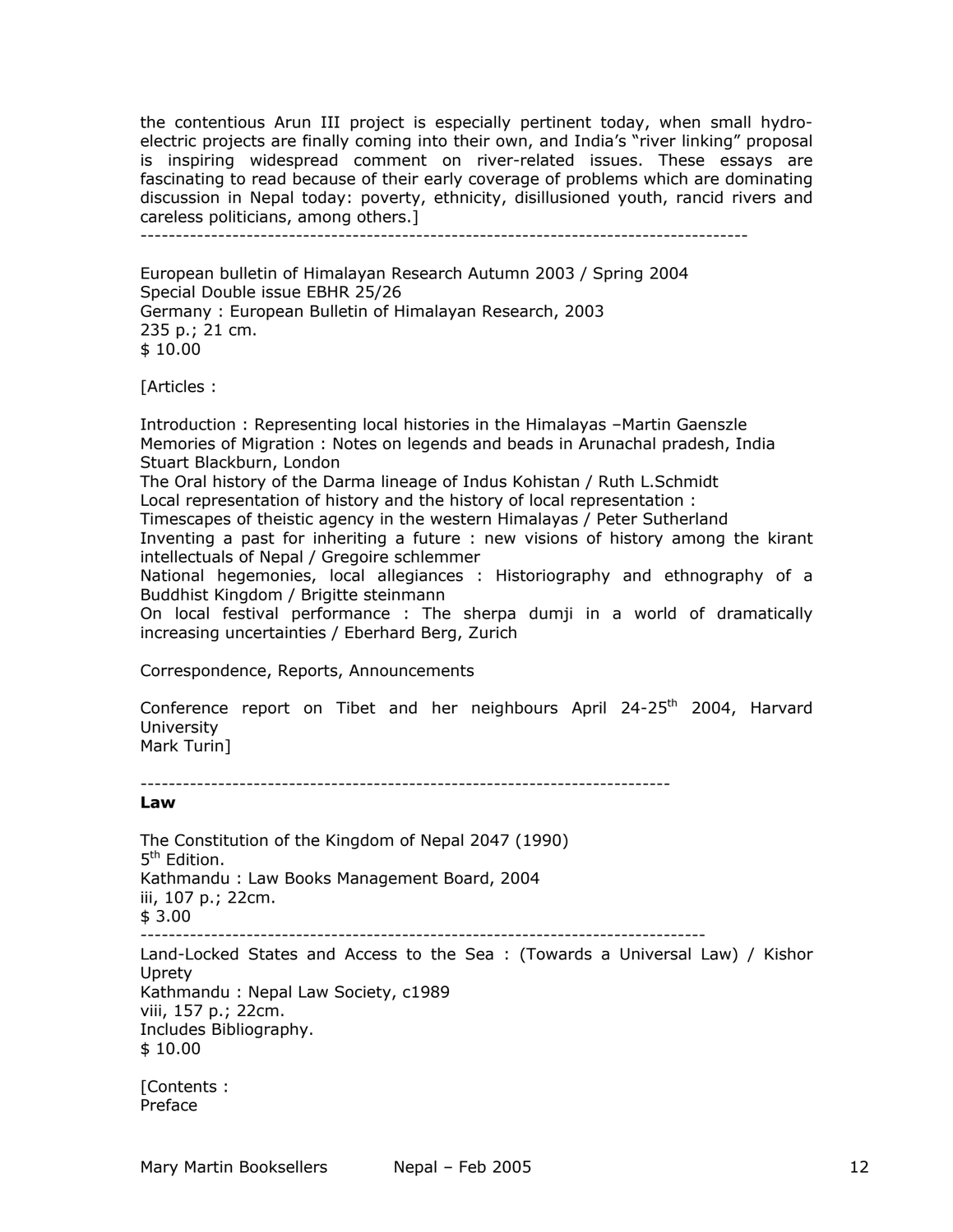Introduction Part 1 : Sources of Right of Access Chapter 1 : Doctrinal Sources Chapter 2 : Conventional Sources Part 2 : Application of Right of Access Chapter 1 : Facilities of Access to the Sea Chapter 2 : Restriction to the Right of Access **Epilogue** The Continued Development of Right of Access Chapter 1 : The Necessity of Development Chapter 2 : The Reality of Development Bibliography.] --------------------------------------------------------------------------- Guide to Minority Rights : Directory, Personnel and Publications Lalitpur : Nepal Institute of Peace (NIP), 2004 iv, 54 p.; 21cm. NIP Directory. \$ 3.00 ----------------------------------------------------------------------------- Human Rights in State of Emergency : Can Judiciary Supervise the Emergency Regime? : A Critical study of Indian and Nepalese Experience / Pradeep Shankar Wagle Lalitpur : Nepal Institute of Peace (NIP), 2004 iv, 44 p.; 28cm. NIP Working Paper. \$ 5.00 [Contents : I. Introduction II. Identifying Non-Derogable Human rights in International Human Rights Law III. Regulating the Emergency Regime IV. Problems of Emergency Regimes V. The Scope of Judicial Review of Emergency Powers VI. Judicial Limitation of Emergency Power in India VII. Judicial Limitation of Emergency Power in Nepal VIII. The Role of the Judiciary In India and Nepal on Implementation of International Standards of Human Rights in State of Emergency IX. Conclusions Annexes.] ---------------------------------------------------------------------------------------- Between A Rock and a Hard Place : Civilians Struggle to Survive in Nepal's Civil War London : Human Rights Watch, 2004 102 p.; 28cm. Human Rights Watch : October 2004, Vol.16, No.12 (C) \$ 10.00

------------------------------------------------------------------------------

## **Linguistics**

An Introduction to Basic Nepali Language Text Book – With CD / Sushila Shrestha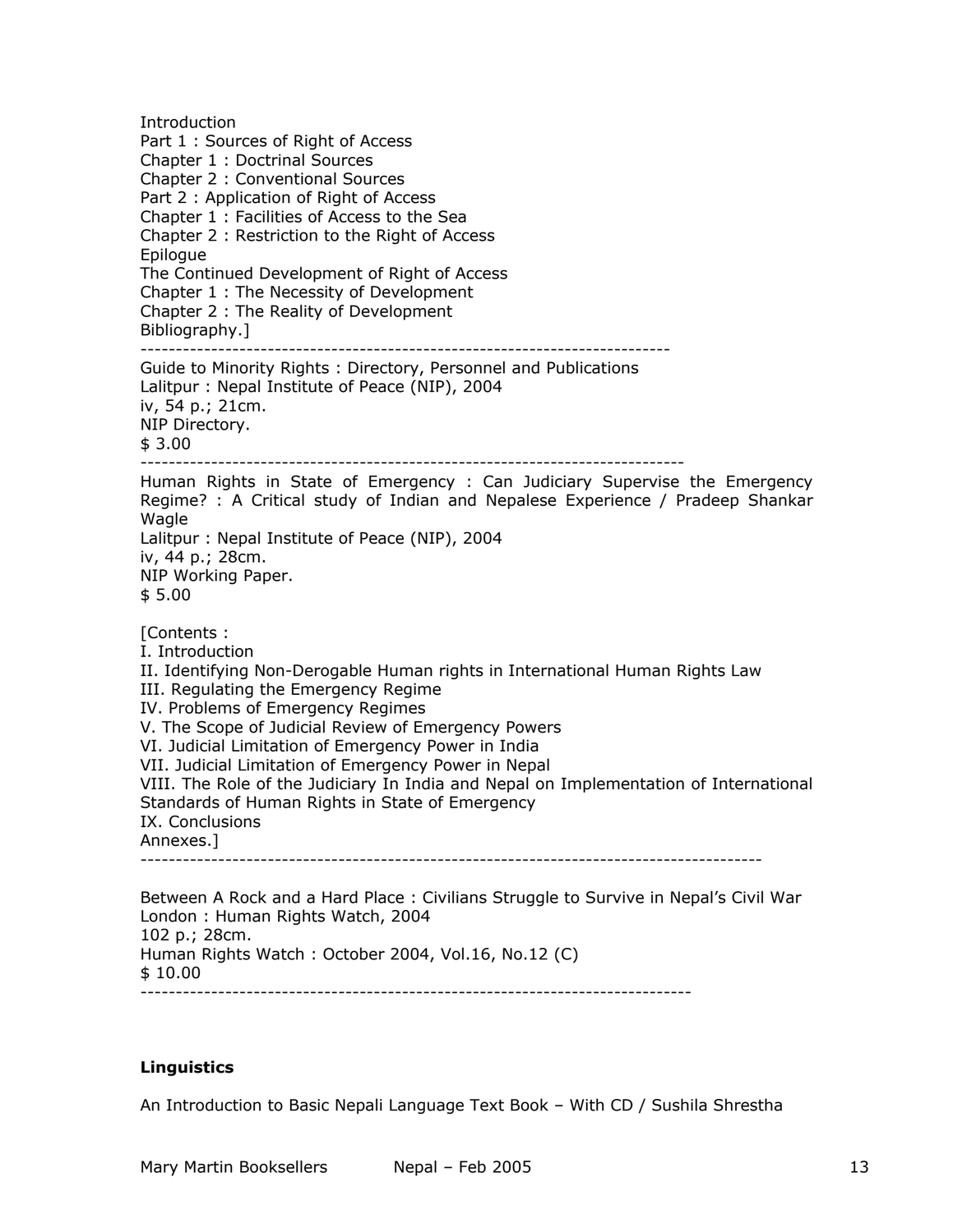Kathmandu : Himalayan Language Center, 2003 113 p.; 21cm. \$ 15.00

[This textbook is a small guidebook to help learners understand and learn Nepali Language as a foreign language in a short period of time. This course is divided into four parts – The first part contains Nepali Phrases which is also in the CD, second Part contains the grammar section, third and fourth part contains Nepali Script and the culture section respectively. This course is designed to fulfill the immediate needs of the learners.]

### **Literature**

Mistress of Faith : The story of a woman of Nepal / Aditya Man Shrestha Nepal : Ekta Books, 2003 186 p.; 18 cm. 99933-1-296-7 \$ 3.00

[Mistress of faith is a personal journey, mysterious and mythical, of a woman as she grows physically, sexually and spiritually. Metaphorically, it is also the story of Nepal's awakening into the twenty first century, and a fascinating exploration of Nepali culture, traditions and politics.]

-------------------------------------------------------------------------------

Orphans, Gods and Rajendra's Wedding / Allan Aistrope Nepal : Visual Dynamics Design and Production, 2004 106 p.; 18 cm. Novel  $$4.00$ ---------------------------------------------------------------------------

#### **Official Publications**

Census of manufacturing establishments Nepal 2001-2002 Directory Nepal : His Majesty's Government, National Planning Commission Secretariat, Central Bureau of Statistics, 2004 116 p.; ill; 31 cm. \$ 10.00 ----------------------------------------------------------------------------

Census of Manufacturing Establishments Nepal 2001-2002 : National Level Nepal : His Majesty's Government, National Planning Commission Secretariat, Central Bureau of Statistics, 2003 iii, 114 p.; 28cm. \$ 15.00

Census of Manufacturing Establishments Nepal 2001-2002 : District Level Nepal : His Majesty's Government, National Planning Commission Secretariat, Central Bureau of Statistics, 2003 iii, 190 p.; 28cm. \$ 15.00

Census of Manufacturing Establishments Nepal 2001-2002 : Regional Level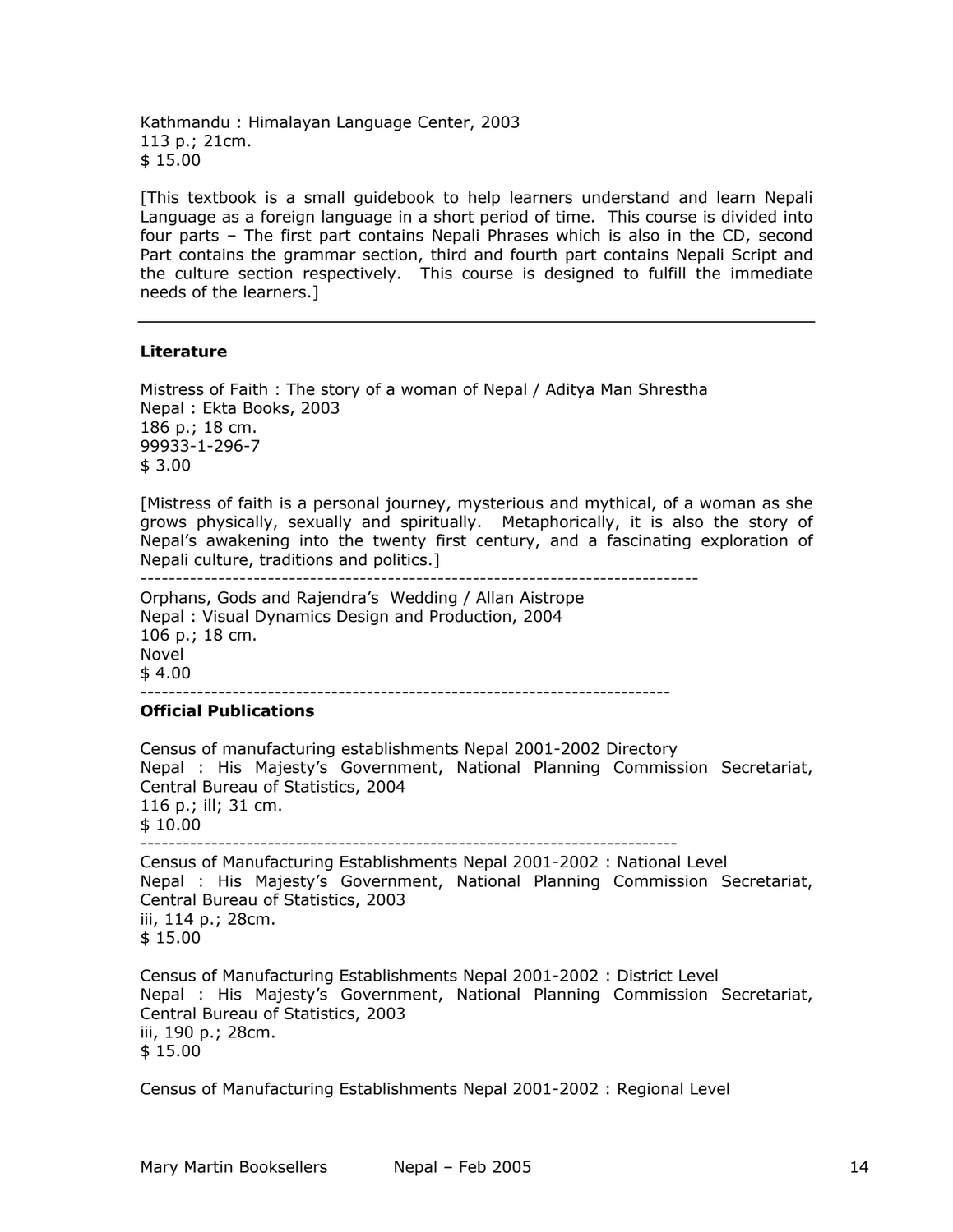Nepal : His Majesty's Government, National Planning Commission Secretariat, Central Bureau of Statistics, 2003 iii, 180 p.; 28cm. \$ 15.00 --------------------------------------------------------------------------------- Monetary Policy for Fiscal Year 2004/05 (Unofficial Translation]

Kathmandu : Nepal Rastra Bank, c2004 40 p.; 21cm. \$ 10.00

------------------------------------------------------------------------------

Statistical Pocket Book – Nepal 2004 13<sup>th</sup> Edition. Kathmandu : Central Bureau of Statistics, National Planning Commission Secretariat, His Majesty's Government, 2004 311 p.; 14cm. Includes A Map. \$ 5.00

----------------------------------------------------------------------------------- Women in Nepal : Some Statistical Facts – 2004 Edition

Kathmandu : Central Bureau of Statistics, National Planning Commission Secretariat, His Majesty's Government, 2004 iii, 212 p.; 21cm. \$ 10.00

[From Preface :

This issue focuses on school enrolment, Literacy/education status, economic activity and employment status, household facilities, marital status, female ownership in fixed assets, women in public service etc. Moreover, the publication also contains information on some available Millennium Development Goals Indicators addressing gender issues in different years. Realizing the demand from the users, it is attempted here to public statistics on caste/ethnicity, which is derived from Population Census 2001 data set.]

----------------------------------------------------------------------------------------

Nepal Living Standards Survey 2003/04 : Statistical Report : Volume 1 & 2 Kathmandu : Central Bureau of Statistics, 2004 2v.; 28cm. \$ 30.00 (Set)

---------------------------------------------------------------------------------------- Nepal Human Development Report 2004 : Empowerment and Poverty Reduction Kathmandu : United Nations Development Programme, c2004 xiv, 185 p.; 28cm. Includes Bibligraphy. 99933-763-6-1 \$ 15.00

[Contents :

Chapter 1 : Empowerment – The Centerpiece of Development

Chapter 2 : Human Development and Empowerment in Nepal Today

Chapter 3 : Barriers to Empowerment

Chapter 4 : Empowerment of women and Disadvantaged Groups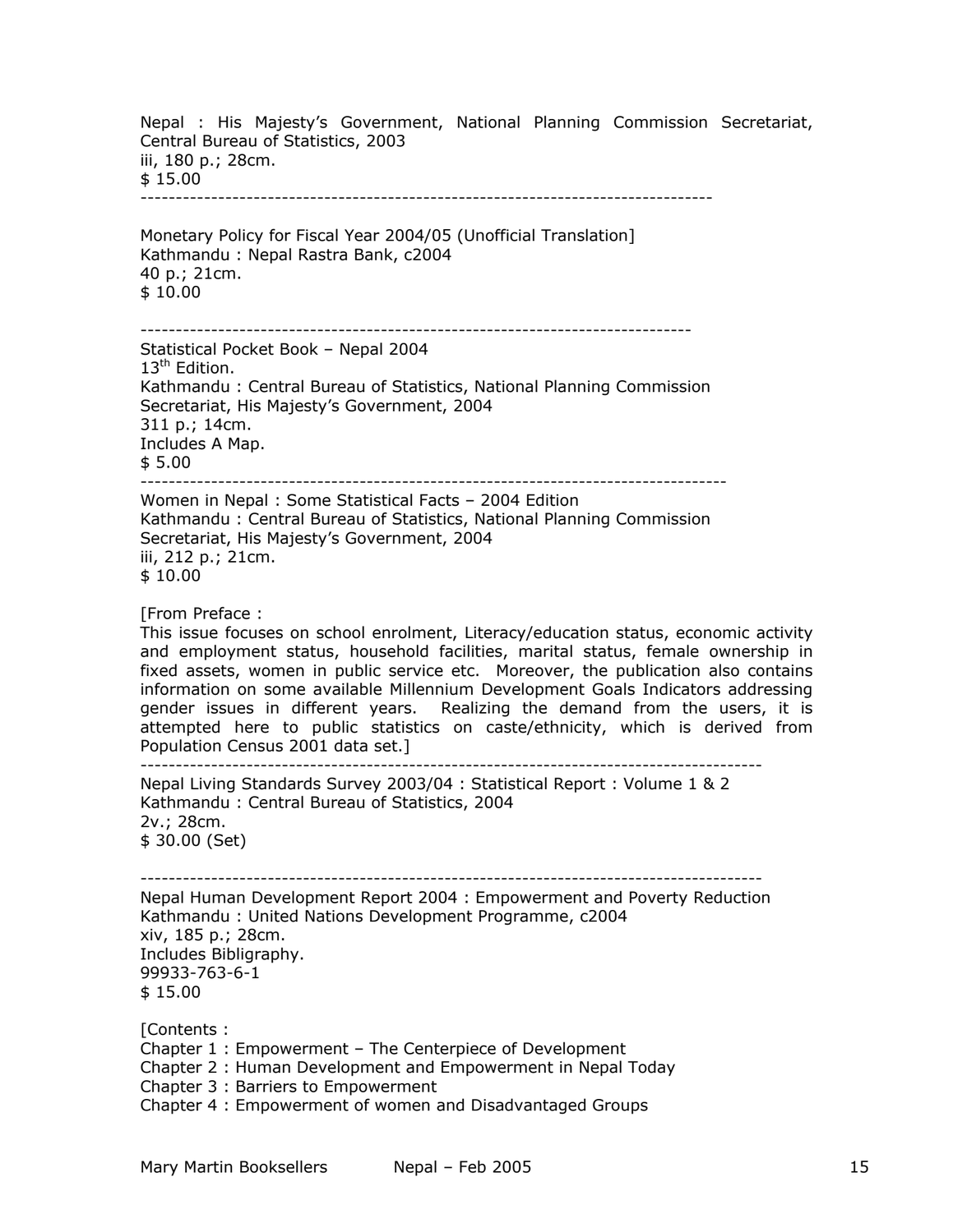Chapter 5 : Empowerment through Social Mgobilization Chapter 6 : A Reform Agenda for Dynamic Transformation.]

-------------------------------------------------------------------------------------

### **Politics**

Nepal : Political Parties and Parliament / Edited by Lok Raj Baral New Delhi : Adroit Publishers, c2004 232 p.; 23cm. 81-87392-42-8 \$ 10.00

[Political Parties and Parliament are inseparable in parliamentary democracy. Without parties, parliament cannot be formed, and without parliament, parties' relevance to power and political processes would not exist. Such a symbiotic relationship between parties and parliament is universally accepted. The present volume also aims at rediscovering the newer role of parties and parliament as the old (British) model of parliamentary democracy alone would not address the overarching problems of a country like Nepal. Contextualization of multiparty democracy has thus become a new agenda of today's social scientists and politicians. The failure of political parties to make parliament as the hub of politics and change is being reviewed. Most people believe that parliament in the traditional mould cannot grapple with the emergent problems. So the reconstruction of the polity becomes a necessity. Collection of articles based on fieldwork and other documentary sources has focused on such concerns.]

---------------------------------------------------------------------------

Nepal Year Book 2004 / Edited by Ramesh C.Arya Kathmandu : Nepal-infopark Pvt. Ltd, c2004 xii, 234 p.; ill.; 22cm. \$ 8.00 --------------------------------------------------------------------------- Nepal : Coping with Maoist Insurgency / Chuda Bahadur Shrestha Nepal : Chetan Lokshum, c2004 618 p.; ill.; 23cm. Includes Bibliography and Maps.

[At this juncture of Nepal's desperate straits, Nepal : Coping with Maoist insurgency, perhaps, a most comprehensive and outstanding volume springs forth with a nascent promise amid a large body of writings on Nepal's Maoist insurgency. Nepal : coping with maoist insurgency offers many avenues to conflict studies: the book is useful not only for security experts, policy makers and researchers, but also for students and those who have interest in contemporary Nepali society and Politics.] ---------------------------------------------------------------------------------

New Paradigm in Global Security : Civil-Military Relation in Nepal / Prem Singh

Basnyat Kathmandu : Bhrikuti Academic Publications, c2004 158 p.; ill.; 23cm. Includes Bibliography. 99946-614-1-8 \$ 22.50

[Table of Contents :

99946-31-88-8

\$ 30.00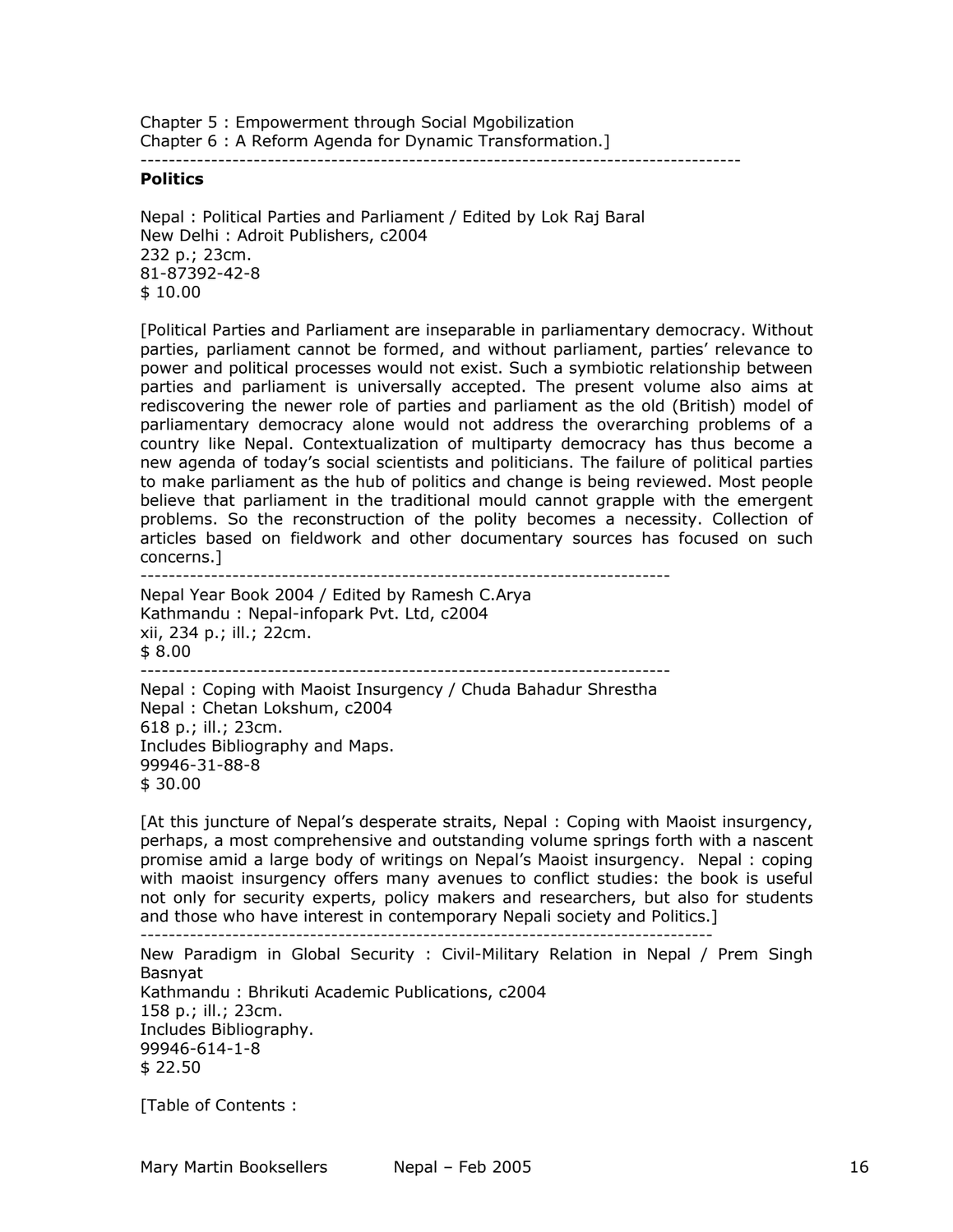Consideration of Different Level of Security 9-11 Changed the Security Paradigm Culture, Conflict and Security Anticipatory Self Defence Right and Security Dilemma Use of Force by Another Nation and Problem in Security Consequences of War leads to Unstability in Security : An Example : Second Indo-China War Terrorism, International Law and Security Failure of Intelligence makes Hazards to security, an Example Military, Media and Security Revolution in Military Affairs and the Challenges in Conventional Security Realities of Civil Military Relation and Impact on National Security of Nepal Bibliography.]

-----------------------------------------------------------------------------------------

Democratic Innovations in Nepal : A Case Study of Political Acculturation / Bhuwan Lal Joshi and Leo E. Rose Reprint  $[1<sup>st</sup> Ed : 1966]$ Kathmandu : Mandala Publications, c2004 Xv, 552 p.; 23cm. Includes Bibliography, Maps and Index. 99933-10-23-9 \$ 25.00

[When in 1950 the country was suddenly jolted out of its reverie by a revolution, partly induced by exigencies of international politics but firmly committed to the establishment of a democratic form of government, the Nepali elites became preoccupied with a mammoth political experiment in adapting a modern, essentially Western, concept of government to a social context that lacked most of the basic prerequisites. The present study, is a detailed, objective examination of this political process during the first fourteen years of the experiment.]

----------------------------------------------------------------------------------------

**State of Democracy in Nepal : Survey Report** / Krishna Hachhethu Nepal : State of Democracy in South Asia / Nepal Chapter in Collaboration with International IDEA, 2004 vi, 187 p.; ill.; 28 cm. Includes a Map. 99946-32-04-3 \$ 15.00

[Nepali citizens accept democracy in its normative and universal sense. Although they are disappointed with the way democracy works, which is reflected in their low level of trust on institutions of democracy such as political parties and parliament, they retain conviction in democracy.

In Nepal, ethnic identity and national overlap largely. Ethnic/regional identity by minorities could challenge the nation, but it appears from the survey that this assertion does not challenge national identity, which remains the prime identity. Though there is no clear understanding of what 'minority' means in political discourse, surveyed Nepali citizens, by large margin, advocate special treatment to minorities.]<br>---------------

--------------------------------------------------------------------------------

Critical Barriers to the Negotiation of Armed Conflict in Nepal / Edited by Ananda P.Srestha, Hari Uprety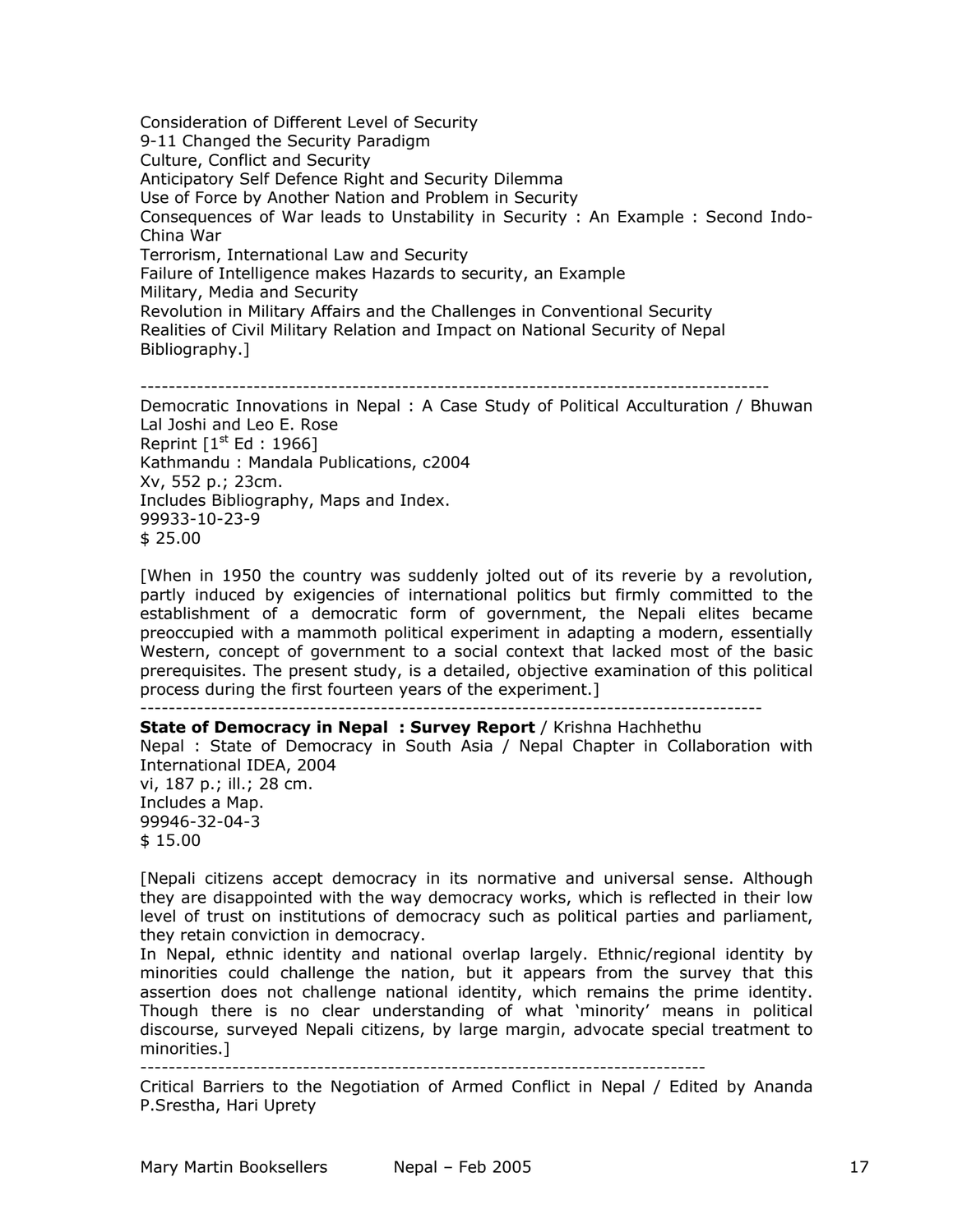Kathmandu : Nepal Foundation for Advanced Studies (NEFAS), in cooperation with Friedrich-Ebert-Stiftung (FES), c2004 X, 176 p.; 21cm 99933-772-9-5 \$ 8.00

[Table of Contents : Foreword Acknowledgements

- 1. History and Genesis of Nepal's Maoist Insurgency: Tools for Negotiating **Conflict**
- 2. Conflict Resolution in Nepal: Traditional Approaches and the Question of Third Party Mediation
- 3. The Role and Choice of Facilitators in Negotiating Conflict: The Nepalese Experience
- 4. Cost of Conflict and Donor's Dilemma: How is Nepal Coping? .]

-------------------------------------------------------------------------------

### **Religion**

Lumbini : A Haven of Sacred Refuge / Basanta Bidari Second Ed  $[1<sup>st</sup>$  ed : 2002] Lumbini : Basanta Bidari, The Sacred Garden, c2003 xxii, 255 p.; ill.; 22cm 99933-807-0-9 \$ 18.00 -----------------------------------------------------------------------------------

**Hindu Death Rites : Antyeshti Samskar /**Dr.Beena Ghimire [Poudyal], Binod Ghimire

Nepal : Barsha Ghimire, 1998 131 p.; 22 cm. Includes bibliographical references and index US\$ 12.00

[Introduces the basic truth governing the Hindu sacraments, specially the death rites and the rituals connected with them.

Quotes the important hymns that are obligatory, recited during the performances of related rites and rituals .

Endeavours to highlights the Hindu view about the cycle of birth, death and beyond. Is divided into nineteen topical chapter and enriched with 24 color plates and 20 sketch.]

Tantrism in Nepal / Vidya Bahadur Bajracharya New Delhi : Adroit Publishers, c2005 173 p.: ill.; 21 cm. 81-87392-62-2 \$ 6.50

[This work is outcome of fourteen years research and innovative practice or experiment of more than twenty years. It confirms the existence of evil spirits and many kinds of black spirits and their trouble offering, pain and problem creating activities in the life of the people. The author moved here and there sometimes to the graves, temples, inns, pilgrim centres etc. to collect knowledge about how those harmful evil spirits and balck spirits are controlled and how suffering people are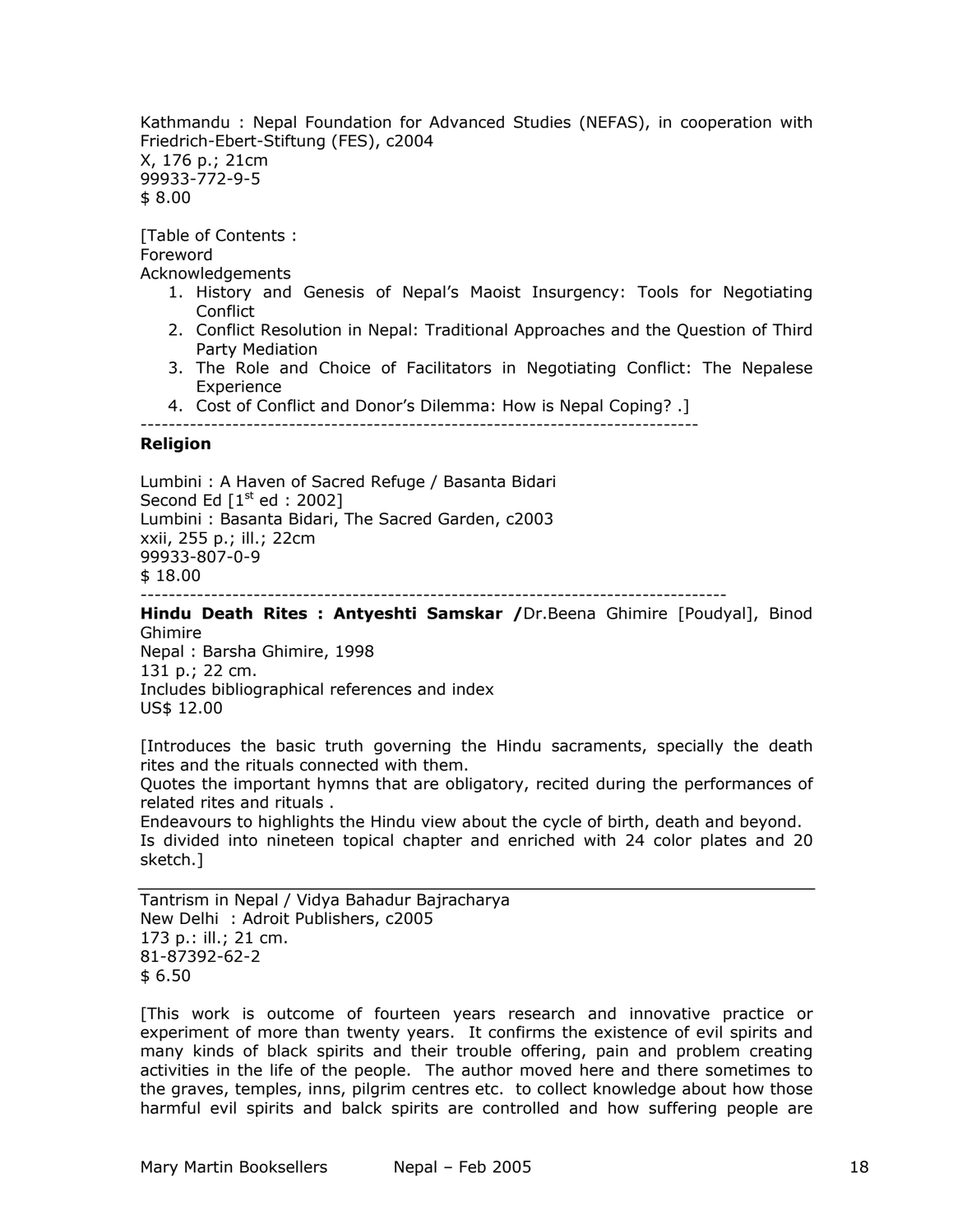healed. The author found that Nepalese people are highly influenced by these evil spirits and black spirits. People are suffering much from such spirits than other diseases.

In the book the author has vividly placed four types of symbolic Mandalas in which seven tantrically meaningfully meaningful letters are included in each Mandala. Some other new tantric appliances are also presented in the book to draw people's special attention to it.]

-----------------------------------------------------------------------------------

The word of Chandra : The necklace of spotless crystal : A Commentary on the Madhyamakavatara / Jamgon Mipham Rinpoche; Interactive Visual Outline by Rafael Ortet Boudhanath : Nagarjuna Publications, c2003

CD-ROM \$ 30.00

A PDF Document fully interconnecting the Madhyamakavatara Structural Outline with its commentary and the root text

[Contents : Madhyamakavatara Structural outline Extensive citations from the Madhyamakavatara commentary Tibetan and English Madhyamakavatara Root Text Glossary and Index ] ---------------------------------------------------------------------------------

## **Sociology**

Status of People with Disability : (People with Different Ability) in Nepal / Lakshmi Narayan Prasad Kathmandu : Rajesh Prasad Shrivastav, c2003 226 p.; ill.; 23cm. Includes Bibliography and Index. 99933-59-55-6 \$ 8.00

```
-------------------------------------------------------------------------------------
```
District Drug use and Health Profile 2004 Second Edition. Kathmandu : International Network for Rational Use of Drugs Nepal (INRUD) Nepal, c2004 xiii, 76 p.; ill.; 29cm. Includes a Map. \$ 6.00

--------------------------------------------------------------------------------------------

## **Women's Studies**